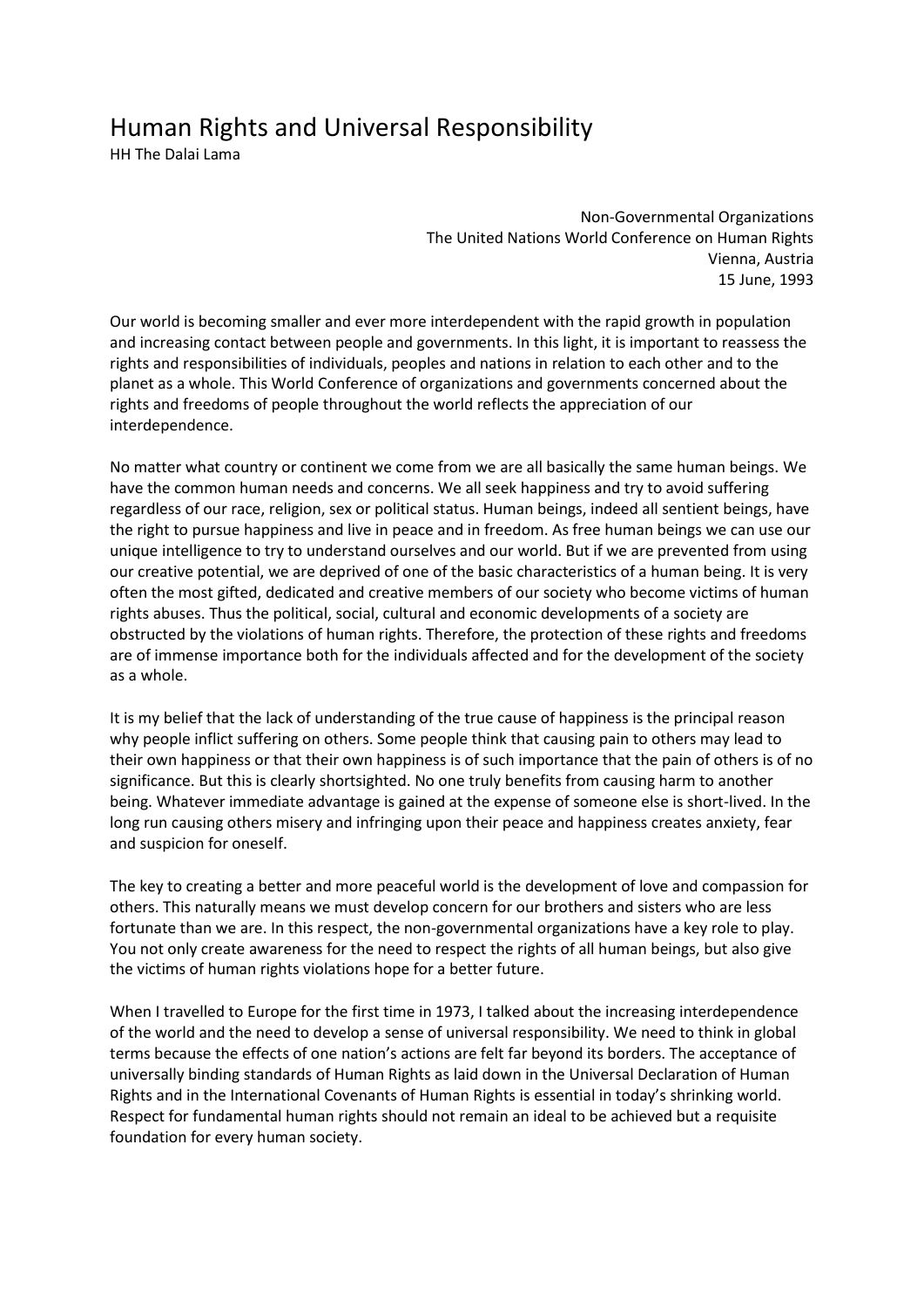When we demand the rights and freedoms we so cherish we should also be aware of our responsibilities. If we accept that others have an equal right to peace and happiness as ourselves do we not have a responsibility to help those in need? Respect for fundamental human rights is as important to the people of Africa and Asia as it is to those in Europe or the Americas. All human beings, whatever their cultural or historical background, suffer when they are intimidated, imprisoned or tortured. The question of human rights is so fundamentally important that there should be no difference of views on this. We must therefore insist on a global consensus not only on the need to respect human rights worldwide but more importantly on the definition of these rights.

Recently some Asian governments have contended that the standards of human rights laid down in the Universal Declaration of Human Rights are those advocated by the West and cannot be applied to Asia and others parts of the Third World because of differences in culture and differences in social and economic development. I do not share this view and I am convinced that the majority of Asian people do not support this view either, for it is the inherent nature of all human beings to yearn for freedom, equality and dignity, and they have an equal to achieve that. I do not see any contradiction between the need for economic development and the need for respect of human rights. The rich diversity of cultures and religions should help to strengthen the fundamental human rights in all communities. Because underlying this diversity are fundamental principles that bind us all as members of the same human family. Diversity and traditions can never justify the violations of human rights. Thus discrimination of persons from a different race, of women, and of weaker sections of society may be traditional in some regions, but if they are inconsistent with universally recognized human rights, these forms of behavior must change. The universal principles of equality of all human beings must take precedence.

It is mainly the authoritarian and totalitarian regimes who are opposed to the universality of human rights. It would be absolutely wrong to concede to this view. On the contrary, such regimes must be made to respect and conform to the universally accepted principles in the larger and long term interests of their own peoples. The dramatic changes in the past few years clearly indicate that the triumph of human rights is inevitable.

There is a growing awareness of peoples' responsibilities to each other and to the planet we share. This is encouraging even though so much suffering continues to be inflicted based on chauvinism, race, religion, ideology and history. A new hope is emerging for the downtrodden, and people everywhere are displaying a willingness to champion and defend the rights and freedoms of their fellow human beings.

Brute force, no matter how strongly applied, can never subdue the basic human desire for freedom and dignity. It is not enough, as communist systems have assumed, merely to provide people with food, shelter and clothing. The deeper human nature needs to breathe the precious air of liberty. However, some governments still consider the fundamental human rights of its citizens an internal matter of the state. They do not accept that the fate of a people in any country is the legitimate concern of the entire human family and that claims to sovereignty are not a license to mistreat one's citizens. It is not only our right as members of the global human family to protest when our brothers and sisters are being treated brutally, but it is also our duty to do whatever we can to help them.

Artificial barriers that have divided nations and peoples have fallen in recent times. With the dismantling of Berlin wall the East – West division which has polarized the whole world for decades has now come to an end. We are experiencing a time filled with hope and expectations. Yet there still remains a major gulf at the heart of the human family. By this I am referring to the North-South divide. If we are serious in our commitment to the fundamental principles of equality, principles which, I believe, lie at the heart of the concept of human rights, today's economic disparity can no